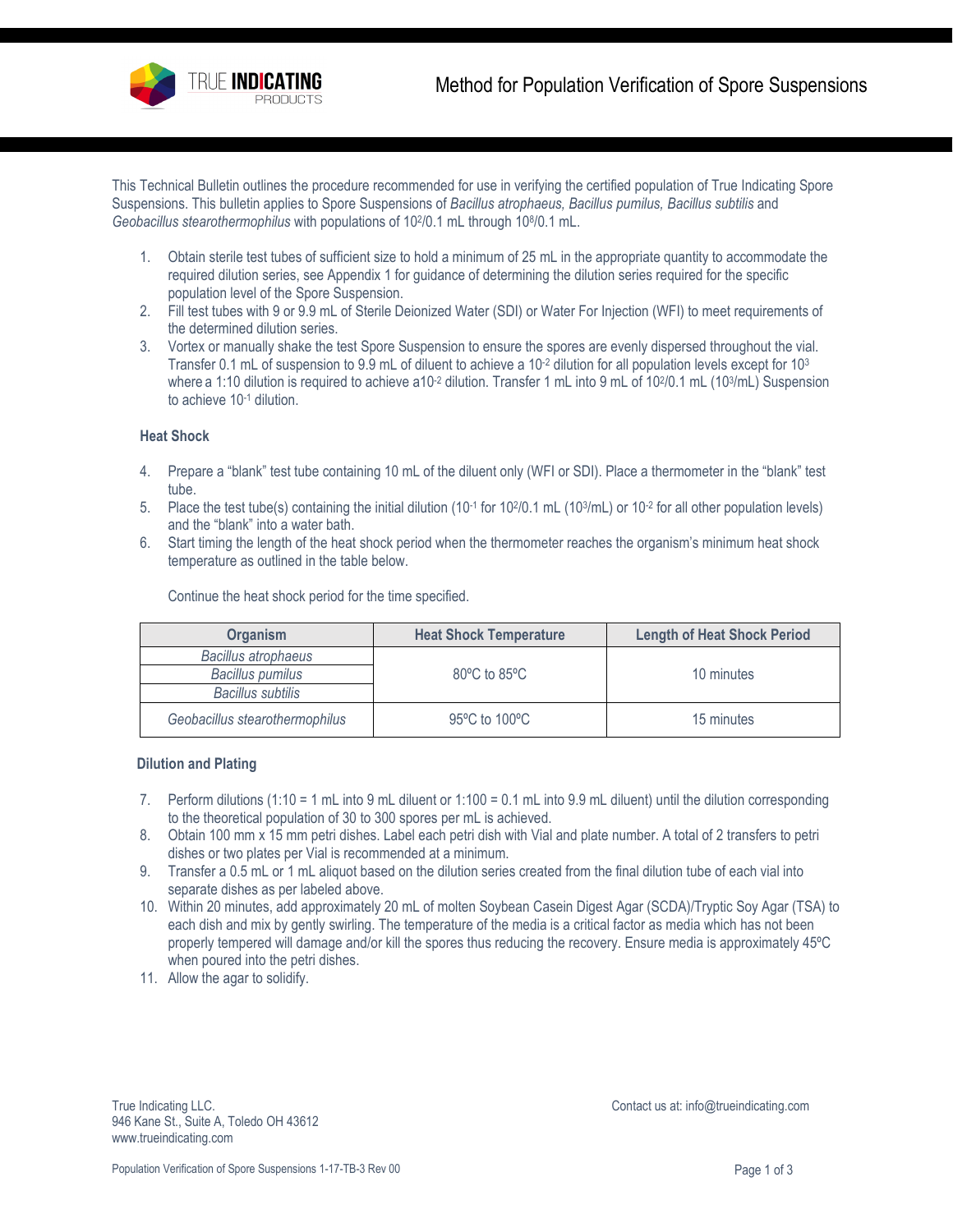

#### **Incubate**

12. Invert the petri dishes and incubate for a minimum of 48 hours at the appropriate growth temperature for the organism, as outlined below:

| <b>Organism</b>                | <b>Incubation Temperature</b>     |
|--------------------------------|-----------------------------------|
| <b>Bacillus atrophaeus</b>     |                                   |
| <b>Bacillus pumilus</b>        | $30^{\circ}$ C to $40^{\circ}$ C  |
| Bacillus subtilis              |                                   |
| Geobacillus stearothermophilus | $55^{\circ}$ C to 65 $^{\circ}$ C |

## **Enumerate**

- 13. After incubation, enumerate the colonies on each plate and calculate the overall mean count based on the average of the results for each vial.
- 14. Based on the dilution factor of 10-5 plated at **0.5 mL**, calculate the total viable spore count. See example below for guidance:

| Vial No. | Plate                    | Plate 2 | Plate 3  | Average  | Multiply x 2  |
|----------|--------------------------|---------|----------|----------|---------------|
|          | 7C                       |         | ററ<br>◡▵ | 'b       | 152           |
|          | 90                       |         | 96       | oπ<br>ŏჂ | $\rightarrow$ |
|          | 86                       | ັ       | 76       | 86       | $\neg$        |
|          | $\overline{\phantom{a}}$ |         | 98       | o i      | -<br>14،      |

#### Overall Mean: 167

Total Viable Spore Count: 1.7 x 106/0.1 mL or 1.7 x 107/mL

Based on the dilution factor of 10-5 plated at 1 mL, calculate the total viable spore count. See example below for guidance:

| Vial No. | Plate | Plate 2        | Plate 3         | Average       |
|----------|-------|----------------|-----------------|---------------|
|          | 152   | 140            | 165             | 152           |
|          | 180   | $\overline{4}$ | 19 <sup>1</sup> |               |
|          | 70    | 193            | 153             | $\rightarrow$ |
|          | 144   | 182            | 196             | -<br>174.     |

Overall Mean: 167.5 = 168 Total Viable Spore Count: 1.7 x 106/0.1 mL or 1.7 x 107/mL

### **Acceptance Criteria**

15. Per ISO 11138-1, the population should be within 50% to 300% of the certified population (manufacturer's label claim) to be considered acceptable. A Lot of Spore Suspension with a certified population of 1.7 x 10<sup>6</sup>/0.1 mL, would be acceptable if the verified average population was in the range of 8.5 x10<sup>5</sup> to 5.1x 10<sup>6</sup>/0.1 mL.

True Indicating LLC. The Indicating LLC is at[: info@trueindicating.com](mailto:info@trueindicating.com) 946 Kane St., Suite A, Toledo OH 43612 www.trueindicating.com